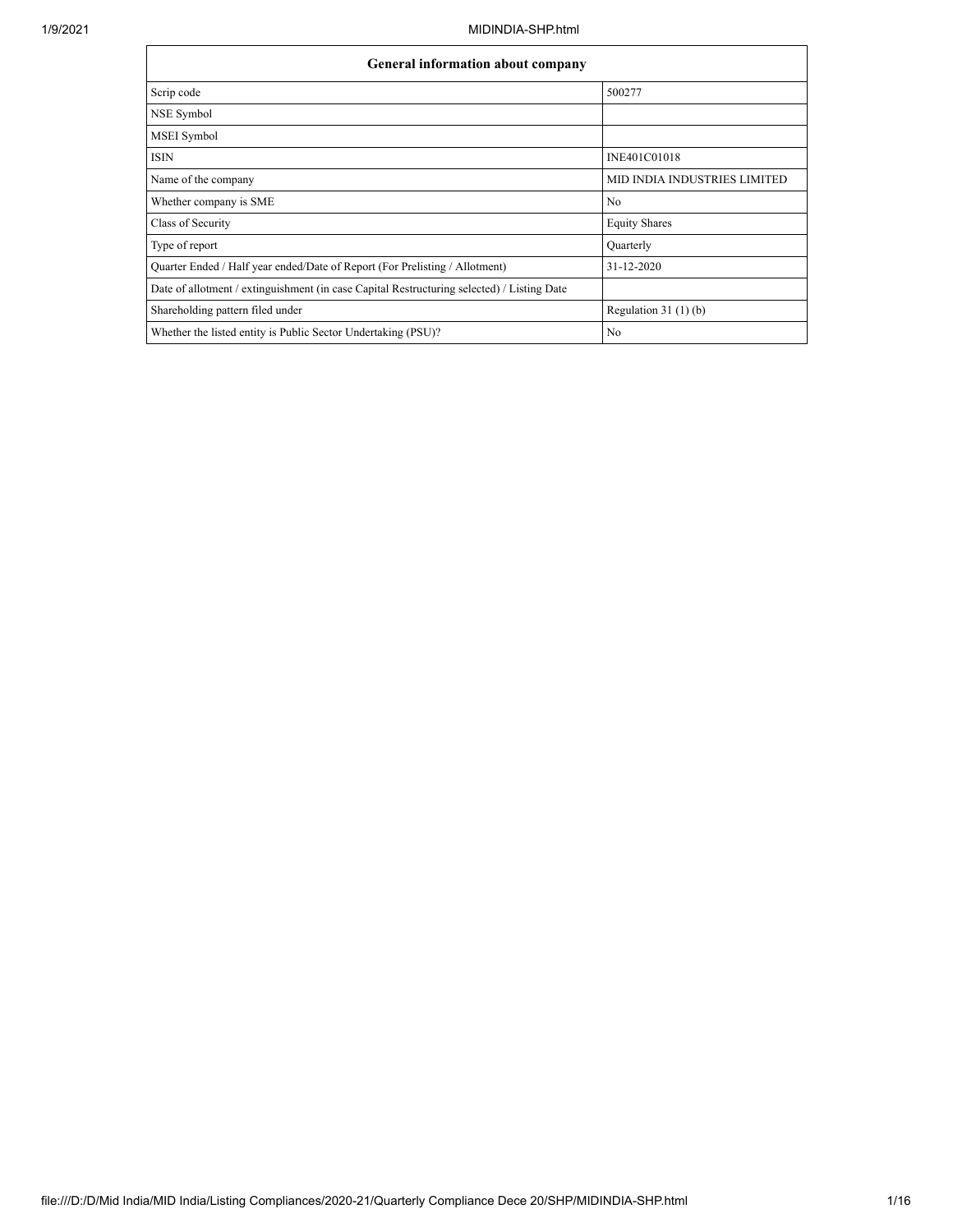|                | <b>Declaration</b>                                                                        |            |                                |                       |                             |  |  |  |  |  |  |
|----------------|-------------------------------------------------------------------------------------------|------------|--------------------------------|-----------------------|-----------------------------|--|--|--|--|--|--|
| Sr.<br>No.     | Particular                                                                                | Yes/No     | Promoter and<br>Promoter Group | Public<br>shareholder | Non Promoter-<br>Non Public |  |  |  |  |  |  |
| $\overline{1}$ | Whether the Listed Entity has issued any partly paid up shares?                           | No         | No                             | No.                   | No.                         |  |  |  |  |  |  |
| 2              | Whether the Listed Entity has issued any Convertible Securities<br>?                      | No         | No                             | N <sub>0</sub>        | N <sub>o</sub>              |  |  |  |  |  |  |
| $\overline{3}$ | Whether the Listed Entity has issued any Warrants?                                        | No         | No                             | N <sub>o</sub>        | N <sub>o</sub>              |  |  |  |  |  |  |
| $\overline{4}$ | Whether the Listed Entity has any shares against which<br>depository receipts are issued? | No         | No                             | N <sub>0</sub>        | N <sub>o</sub>              |  |  |  |  |  |  |
| $\overline{5}$ | Whether the Listed Entity has any shares in locked-in?                                    | No         | No                             | N <sub>0</sub>        | N <sub>o</sub>              |  |  |  |  |  |  |
| -6             | Whether any shares held by promoters are pledge or otherwise<br>encumbered?               | No         | No                             |                       |                             |  |  |  |  |  |  |
| 7              | Whether company has equity shares with differential voting<br>rights?                     | No         | No                             | N <sub>0</sub>        | N <sub>0</sub>              |  |  |  |  |  |  |
| 8              | Whether the listed entity has any significant beneficial owner?                           | <b>Yes</b> |                                |                       |                             |  |  |  |  |  |  |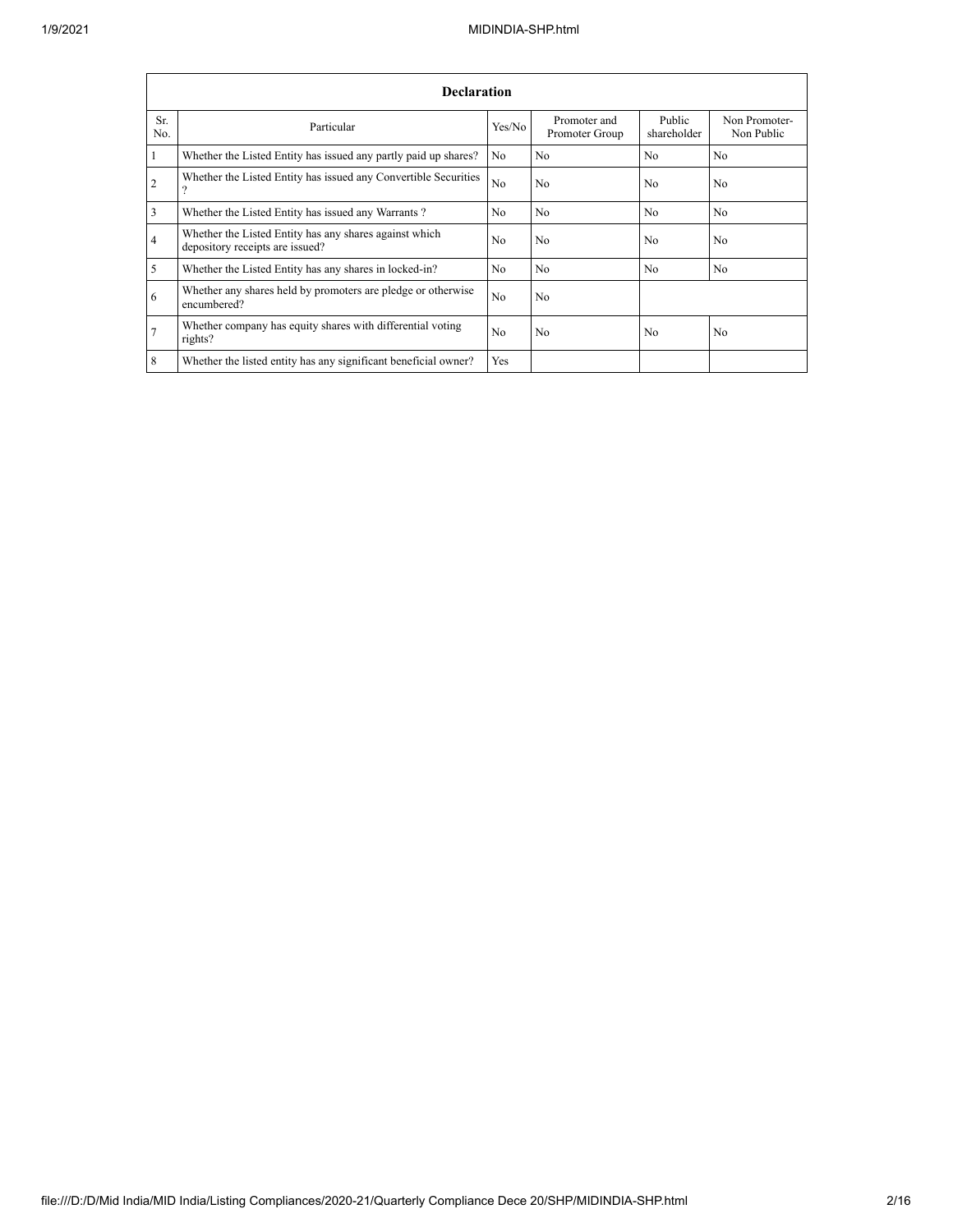|                 | Table I - Summary Statement holding of specified securities |              |                       |                             |                          |                              |                                        |                                                                  |               |          |                     |
|-----------------|-------------------------------------------------------------|--------------|-----------------------|-----------------------------|--------------------------|------------------------------|----------------------------------------|------------------------------------------------------------------|---------------|----------|---------------------|
|                 | Category                                                    | Nos. Of      | No. of<br>fully paid  | No. Of<br>Partly<br>paid-up | No. Of<br>shares         | Total nos.<br>shares         | Shareholding as a<br>% of total no. of | Number of Voting Rights held in each<br>class of securities (IX) |               |          |                     |
| Category<br>(1) | of<br>shareholder                                           | shareholders | up equity             | equity                      | underlying<br>Depository | held (VII)                   | shares (calculated<br>as per SCRR,     | No of Voting (XIV) Rights                                        |               |          | Total as a          |
| (II)            |                                                             | (III)        | shares<br>held $(IV)$ | shares<br>held<br>(V)       | Receipts<br>(VI)         | $= (IV) +$<br>$(V)$ + $(VI)$ | 1957) (VIII) As a<br>% of $(A+B+C2)$   | Class eg:<br>X                                                   | Class<br>eg:y | Total    | $%$ of<br>$(A+B+C)$ |
| (A)             | Promoter<br>&<br>Promoter<br>Group                          | 12           | 8298454               |                             |                          | 8298454                      | 50.91                                  | 8298454                                                          |               | 8298454  | 50.91               |
| (B)             | Public                                                      | 15830        | 8001546               |                             |                          | 8001546                      | 49.09                                  | 8001546                                                          |               | 8001546  | 49.09               |
| (C)             | Non<br>Promoter-<br>Non Public                              |              |                       |                             |                          |                              |                                        |                                                                  |               |          |                     |
| (C1)            | <b>Shares</b><br>underlying<br><b>DRs</b>                   |              |                       |                             |                          |                              |                                        |                                                                  |               |          |                     |
| (C2)            | Shares held<br>by<br>Employee<br><b>Trusts</b>              |              |                       |                             |                          |                              |                                        |                                                                  |               |          |                     |
|                 | Total                                                       | 15842        | 16300000              |                             |                          | 16300000                     | 100                                    | 16300000                                                         |               | 16300000 | 100                 |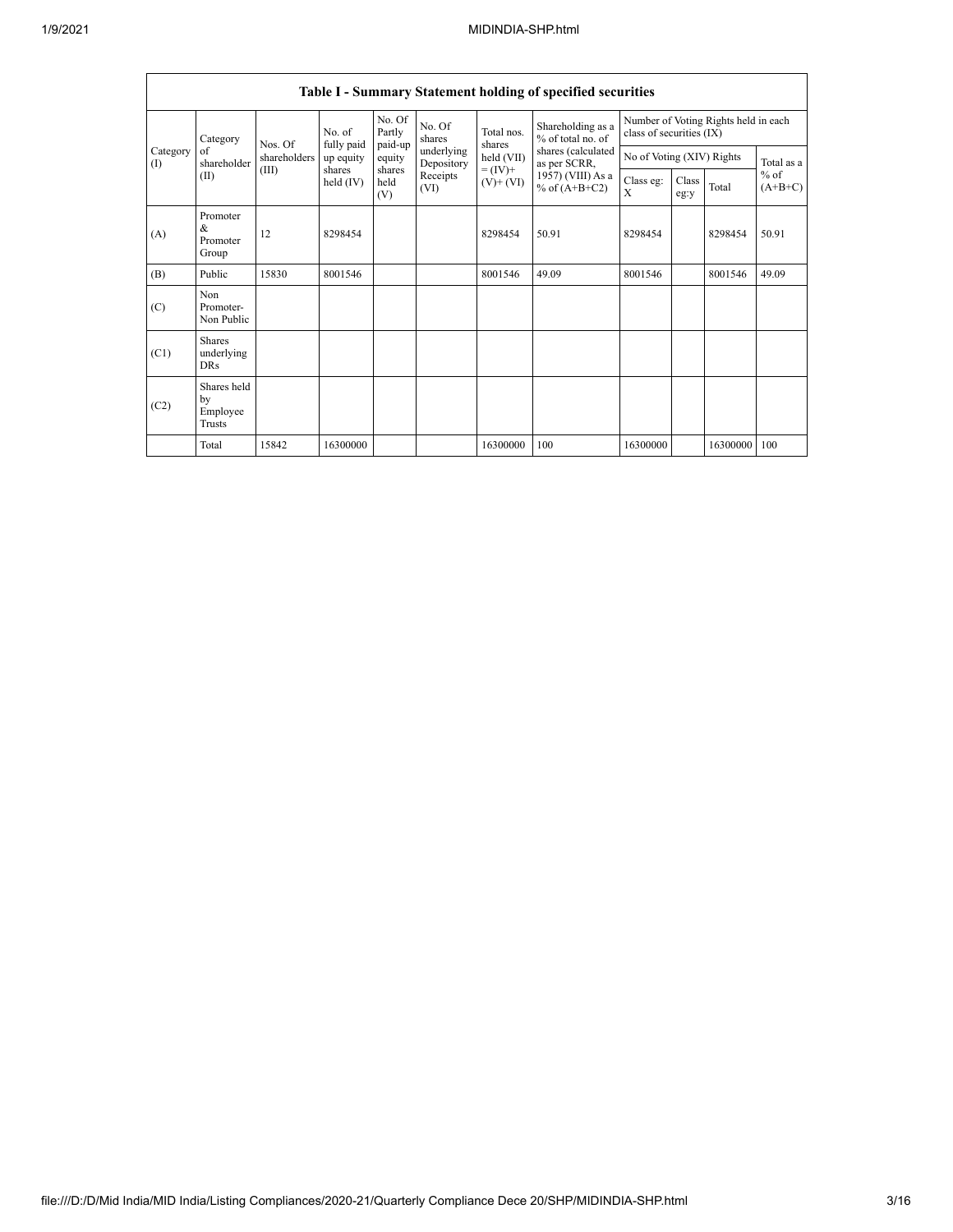|                 | Table I - Summary Statement holding of specified securities |                                                                                                                                                                  |                                                  |                                                                                            |                                                                                    |                                                  |            |                                                                        |                                |                                       |  |
|-----------------|-------------------------------------------------------------|------------------------------------------------------------------------------------------------------------------------------------------------------------------|--------------------------------------------------|--------------------------------------------------------------------------------------------|------------------------------------------------------------------------------------|--------------------------------------------------|------------|------------------------------------------------------------------------|--------------------------------|---------------------------------------|--|
| Category<br>(1) | Category<br>of<br>shareholder<br>(II)                       | No. Of<br>No. of<br>Shares<br>Shares<br>Underlying<br>Underlying<br>Outstanding<br>Outstanding<br>convertible<br><b>Warrants</b><br>securities<br>$(X_i)$<br>(X) |                                                  | No. Of Shares<br>Underlying<br>Outstanding<br>convertible                                  | Shareholding, as a %<br>assuming full<br>conversion of<br>convertible securities ( | Number of<br>Locked in<br>shares (XII)           |            | Number of<br>Shares<br>pledged or<br>otherwise<br>encumbered<br>(XIII) |                                | Number of<br>equity shares<br>held in |  |
|                 |                                                             |                                                                                                                                                                  | securities and<br>No. Of<br>Warrants (Xi)<br>(a) | as a percentage of<br>diluted share capital)<br>$(XI) = (VII)+(X) As a %$<br>of $(A+B+C2)$ | No.<br>(a)                                                                         | As a<br>$%$ of<br>total<br>Shares<br>held<br>(b) | No.<br>(a) | As a<br>$%$ of<br>total<br>Shares<br>held<br>(b)                       | dematerialized<br>form $(XIV)$ |                                       |  |
| (A)             | Promoter<br>$\&$<br>Promoter<br>Group                       |                                                                                                                                                                  |                                                  |                                                                                            | 50.91                                                                              |                                                  |            |                                                                        |                                | 8298454                               |  |
| (B)             | Public                                                      |                                                                                                                                                                  |                                                  |                                                                                            | 49.09                                                                              |                                                  |            |                                                                        |                                | 2513276                               |  |
| (C)             | Non<br>Promoter-<br>Non Public                              |                                                                                                                                                                  |                                                  |                                                                                            |                                                                                    |                                                  |            |                                                                        |                                |                                       |  |
| (C1)            | Shares<br>underlying<br><b>DRs</b>                          |                                                                                                                                                                  |                                                  |                                                                                            |                                                                                    |                                                  |            |                                                                        |                                |                                       |  |
| (C2)            | Shares held<br>by<br>Employee<br>Trusts                     |                                                                                                                                                                  |                                                  |                                                                                            |                                                                                    |                                                  |            |                                                                        |                                |                                       |  |
|                 | Total                                                       |                                                                                                                                                                  |                                                  |                                                                                            | 100                                                                                |                                                  |            |                                                                        |                                | 10811730                              |  |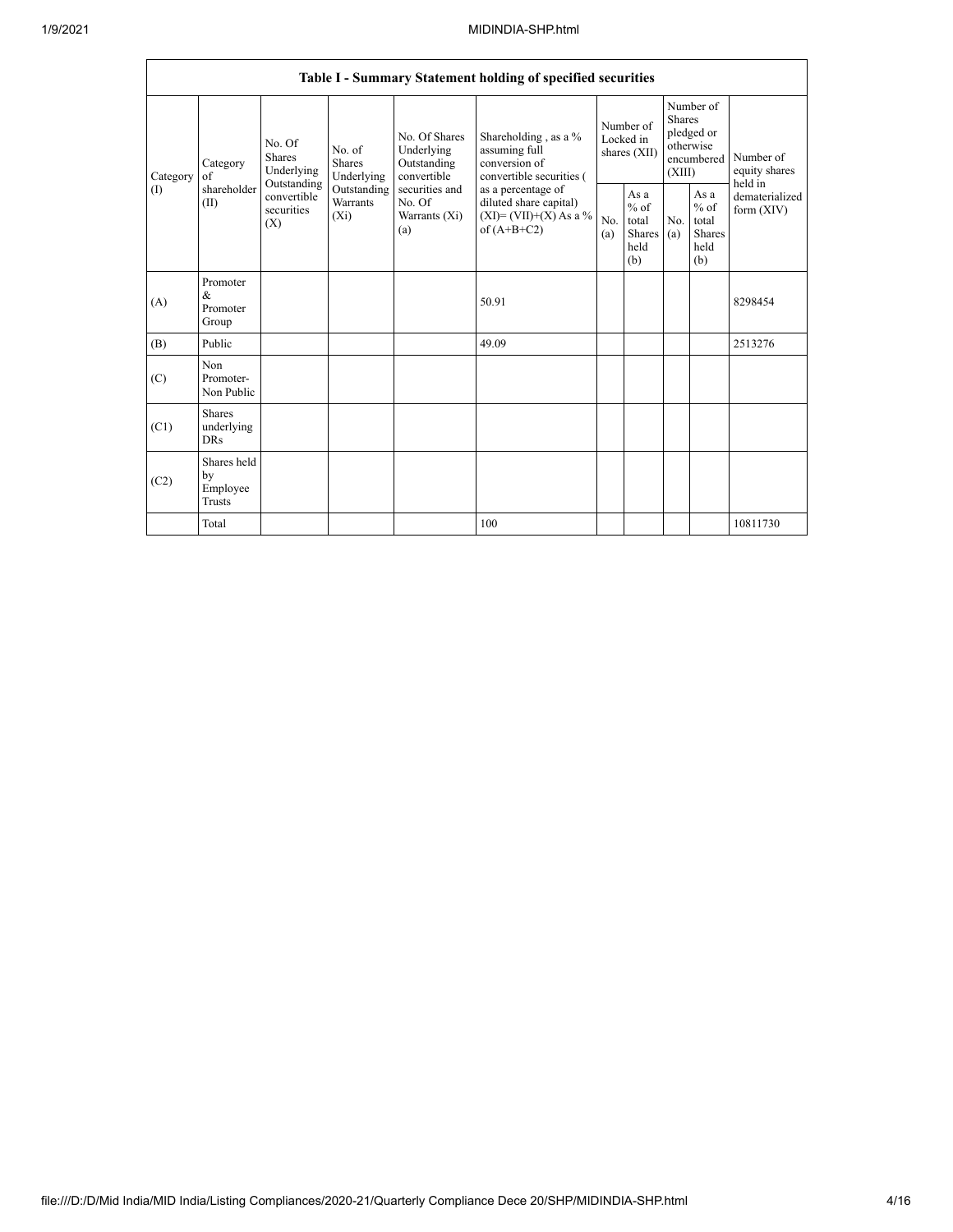|                                                                                                | Table II - Statement showing shareholding pattern of the Promoter and Promoter Group                                |                                                                              |                                   |                                 |                                    |                             |                                                      |                           |               |                                      |                           |
|------------------------------------------------------------------------------------------------|---------------------------------------------------------------------------------------------------------------------|------------------------------------------------------------------------------|-----------------------------------|---------------------------------|------------------------------------|-----------------------------|------------------------------------------------------|---------------------------|---------------|--------------------------------------|---------------------------|
|                                                                                                |                                                                                                                     |                                                                              |                                   | No.<br>Of                       | No. Of                             | Total nos.                  | Shareholding<br>as a % of                            | class of securities (IX)  |               | Number of Voting Rights held in each |                           |
| Sr.                                                                                            | Category &<br>Name of the                                                                                           | Nos. Of<br>shareholders                                                      | No. of<br>fully paid<br>up equity | Partly<br>paid-<br>up           | shares<br>underlying<br>Depository | shares<br>held<br>$(VII) =$ | total no. of<br>shares<br>(calculated as             | No of Voting (XIV) Rights |               |                                      | Total<br>as a %<br>of     |
|                                                                                                | Shareholders (I)                                                                                                    | (III)                                                                        | shares<br>held $(IV)$             | equity<br>shares<br>held<br>(V) | Receipts<br>(VI)                   | $(IV)+$<br>$(V)$ + $(V)$    | per SCRR,<br>1957) (VIII)<br>As a % of<br>$(A+B+C2)$ | Class eg:<br>X            | Class<br>eg:y | Total                                | Total<br>Voting<br>rights |
| A                                                                                              | Table II - Statement showing shareholding pattern of the Promoter and Promoter Group                                |                                                                              |                                   |                                 |                                    |                             |                                                      |                           |               |                                      |                           |
| (1)                                                                                            | Indian                                                                                                              |                                                                              |                                   |                                 |                                    |                             |                                                      |                           |               |                                      |                           |
| (a)                                                                                            | Individuals/Hindu<br>undivided Family                                                                               | 11                                                                           | 7725454                           |                                 |                                    | 7725454                     | 47.4                                                 | 7725454                   |               | 7725454                              | 47.4                      |
| (d)                                                                                            | Any Other<br>(specify)                                                                                              | $\mathbf{1}$                                                                 | 573000                            |                                 |                                    | 573000                      | 3.52                                                 | 573000                    |               | 573000                               | 3.52                      |
| Sub-Total<br>(A)(1)                                                                            |                                                                                                                     | 12                                                                           | 8298454                           |                                 |                                    | 8298454                     | 50.91                                                | 8298454                   |               | 8298454                              | 50.91                     |
| (2)                                                                                            | Foreign                                                                                                             |                                                                              |                                   |                                 |                                    |                             |                                                      |                           |               |                                      |                           |
| Total<br>Shareholding<br>of Promoter<br>and<br>Promoter<br>Group $(A)=$<br>$(A)(1)+(A)$<br>(2) |                                                                                                                     | 12                                                                           | 8298454                           |                                 |                                    | 8298454                     | 50.91                                                | 8298454                   |               | 8298454                              | 50.91                     |
| B                                                                                              |                                                                                                                     | Table III - Statement showing shareholding pattern of the Public shareholder |                                   |                                 |                                    |                             |                                                      |                           |               |                                      |                           |
| (1)                                                                                            | Institutions                                                                                                        |                                                                              |                                   |                                 |                                    |                             |                                                      |                           |               |                                      |                           |
| (f)                                                                                            | Financial<br>Institutions/<br>Banks                                                                                 | 3                                                                            | 40800                             |                                 |                                    | 40800                       | 0.25                                                 | 40800                     |               | 40800                                | 0.25                      |
| Sub-Total<br>(B)(1)                                                                            |                                                                                                                     | 3                                                                            | 40800                             |                                 |                                    | 40800                       | 0.25                                                 | 40800                     |               | 40800                                | 0.25                      |
| (3)                                                                                            | Non-institutions                                                                                                    |                                                                              |                                   |                                 |                                    |                             |                                                      |                           |               |                                      |                           |
| (a(i))                                                                                         | Individuals -<br>i.Individual<br>shareholders<br>holding nominal<br>share capital up<br>to Rs. 2 lakhs.             | 14765                                                                        | 5645607                           |                                 |                                    | 5645607                     | 34.64                                                | 5645607                   |               | 5645607                              | 34.64                     |
| (a(ii))                                                                                        | Individuals - ii.<br>Individual<br>shareholders<br>holding nominal<br>share capital in<br>excess of Rs. 2<br>lakhs. | 23                                                                           | 1035454                           |                                 |                                    | 1035454                     | 6.35                                                 | 1035454                   |               | 1035454                              | 635                       |
| (e)                                                                                            | Any Other<br>(specify)                                                                                              | 1039                                                                         | 1279685                           |                                 |                                    | 1279685                     | 7.85                                                 | 1279685                   |               | 1279685                              | 7.85                      |
| Sub-Total<br>(B)(3)                                                                            |                                                                                                                     | 15827                                                                        | 7960746                           |                                 |                                    | 7960746                     | 48.84                                                | 7960746                   |               | 7960746                              | 48.84                     |
| <b>Total Public</b><br>Shareholding<br>$(B)=(B)(1)+$<br>$(B)(2)+(B)$<br>(3)                    |                                                                                                                     | 15830                                                                        | 8001546                           |                                 |                                    | 8001546                     | 49.09                                                | 8001546                   |               | 8001546                              | 49.09                     |
| $\mathbf C$                                                                                    | Table IV - Statement showing shareholding pattern of the Non Promoter- Non Public shareholder                       |                                                                              |                                   |                                 |                                    |                             |                                                      |                           |               |                                      |                           |
| Total (<br>$A+B+C2$ )                                                                          |                                                                                                                     | 15842                                                                        | 16300000                          |                                 |                                    | 16300000                    | 100                                                  | 16300000                  |               | 16300000                             | 100                       |
| Total<br>$(A+B+C)$                                                                             |                                                                                                                     | 15842                                                                        | 16300000                          |                                 |                                    | 16300000                    | 100                                                  | 16300000                  |               | 16300000                             | 100                       |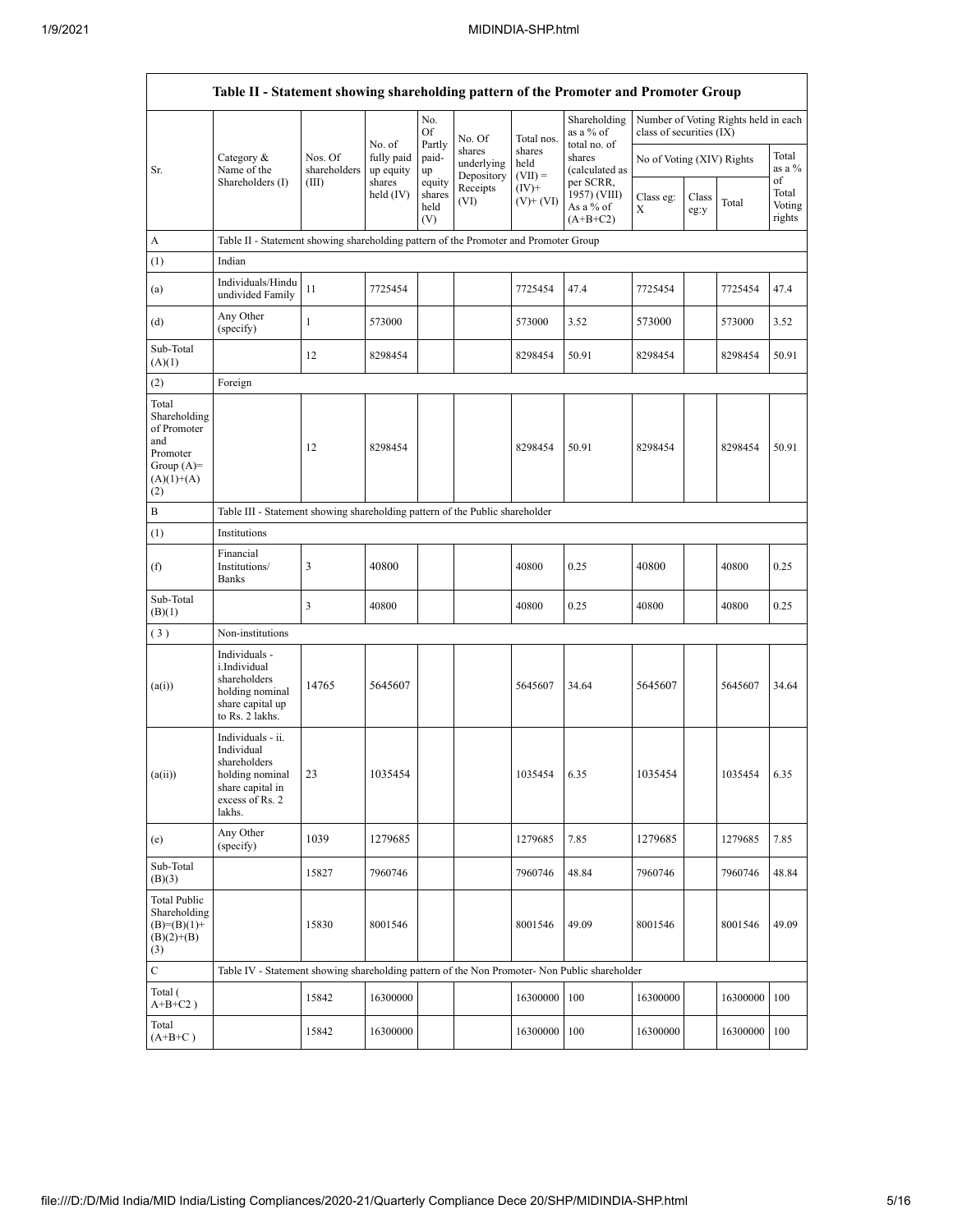h

|                                                                                         | Table II - Statement showing shareholding pattern of the Promoter and Promoter Group |                                                                                      |                                                                |                                                                                                                                                                           |  |                                                  |            |                                                                               |                                       |  |  |
|-----------------------------------------------------------------------------------------|--------------------------------------------------------------------------------------|--------------------------------------------------------------------------------------|----------------------------------------------------------------|---------------------------------------------------------------------------------------------------------------------------------------------------------------------------|--|--------------------------------------------------|------------|-------------------------------------------------------------------------------|---------------------------------------|--|--|
| Sr.                                                                                     | No. Of<br>Shares<br>Underlying                                                       | No. of<br><b>Shares</b><br>Underlying                                                | No. Of Shares<br>Underlying<br>Outstanding                     | Shareholding, as a %<br>assuming full conversion of<br>convertible securities (as a<br>percentage of diluted share<br>capital) $(XI) = (VII)+(X) As$<br>a % of $(A+B+C2)$ |  | Number of<br>Locked in<br>shares $(XII)$         |            | Number of<br><b>Shares</b><br>pledged or<br>otherwise<br>encumbered<br>(XIII) | Number of<br>equity shares<br>held in |  |  |
|                                                                                         | Outstanding<br>convertible<br>securities<br>(X)                                      | Outstanding<br>Warrants<br>$(X_i)$                                                   | convertible<br>securities and<br>No. Of Warrants<br>$(X_i)(a)$ |                                                                                                                                                                           |  | As a<br>$%$ of<br>total<br>Shares<br>held<br>(b) | No.<br>(a) | As a<br>$%$ of<br>total<br>Shares<br>held<br>(b)                              | dematerialized<br>form $(XIV)$        |  |  |
| A                                                                                       |                                                                                      | Table II - Statement showing shareholding pattern of the Promoter and Promoter Group |                                                                |                                                                                                                                                                           |  |                                                  |            |                                                                               |                                       |  |  |
| (1)                                                                                     | Indian                                                                               |                                                                                      |                                                                |                                                                                                                                                                           |  |                                                  |            |                                                                               |                                       |  |  |
| (a)                                                                                     |                                                                                      |                                                                                      |                                                                | 47.4                                                                                                                                                                      |  |                                                  |            |                                                                               | 7725454                               |  |  |
| (d)                                                                                     |                                                                                      |                                                                                      |                                                                | 3.52                                                                                                                                                                      |  |                                                  |            |                                                                               | 573000                                |  |  |
| Sub-Total (A)<br>(1)                                                                    |                                                                                      |                                                                                      |                                                                | 50.91                                                                                                                                                                     |  |                                                  |            |                                                                               | 8298454                               |  |  |
| (2)                                                                                     | Foreign                                                                              |                                                                                      |                                                                |                                                                                                                                                                           |  |                                                  |            |                                                                               |                                       |  |  |
| Total<br>Shareholding<br>of Promoter<br>and Promoter<br>Group $(A)=$<br>$(A)(1)+(A)(2)$ |                                                                                      |                                                                                      |                                                                | 50.91                                                                                                                                                                     |  |                                                  |            |                                                                               | 8298454                               |  |  |
| B                                                                                       |                                                                                      |                                                                                      |                                                                | Table III - Statement showing shareholding pattern of the Public shareholder                                                                                              |  |                                                  |            |                                                                               |                                       |  |  |
| (1)                                                                                     | Institutions                                                                         |                                                                                      |                                                                |                                                                                                                                                                           |  |                                                  |            |                                                                               |                                       |  |  |
| (f)                                                                                     |                                                                                      |                                                                                      |                                                                | 0.25                                                                                                                                                                      |  |                                                  |            |                                                                               | 200                                   |  |  |
| Sub-Total (B)<br>(1)                                                                    |                                                                                      |                                                                                      |                                                                | 0.25                                                                                                                                                                      |  |                                                  |            |                                                                               | 200                                   |  |  |
| (3)                                                                                     | Non-institutions                                                                     |                                                                                      |                                                                |                                                                                                                                                                           |  |                                                  |            |                                                                               |                                       |  |  |
| (a(i))                                                                                  |                                                                                      |                                                                                      |                                                                | 34.64                                                                                                                                                                     |  |                                                  |            |                                                                               | 1679337                               |  |  |
| (a(ii))                                                                                 |                                                                                      |                                                                                      |                                                                | 6.35                                                                                                                                                                      |  |                                                  |            |                                                                               | 566954                                |  |  |
| (e)                                                                                     |                                                                                      |                                                                                      |                                                                | 7.85                                                                                                                                                                      |  |                                                  |            |                                                                               | 266785                                |  |  |
| Sub-Total (B)<br>(3)                                                                    |                                                                                      |                                                                                      |                                                                | 48.84                                                                                                                                                                     |  |                                                  |            |                                                                               | 2513076                               |  |  |
| <b>Total Public</b><br>Shareholding<br>$(B)=(B)(1)+$<br>$(B)(2)+(B)(3)$                 |                                                                                      |                                                                                      |                                                                | 49.09                                                                                                                                                                     |  |                                                  |            |                                                                               | 2513276                               |  |  |
| $\mathbf C$                                                                             |                                                                                      |                                                                                      |                                                                | Table IV - Statement showing shareholding pattern of the Non Promoter- Non Public shareholder                                                                             |  |                                                  |            |                                                                               |                                       |  |  |
| Total (<br>$A+B+C2$ )                                                                   |                                                                                      |                                                                                      |                                                                | 100                                                                                                                                                                       |  |                                                  |            |                                                                               | 10811730                              |  |  |
| Total (A+B+C<br>$\lambda$                                                               |                                                                                      |                                                                                      |                                                                | 100                                                                                                                                                                       |  |                                                  |            |                                                                               | 10811730                              |  |  |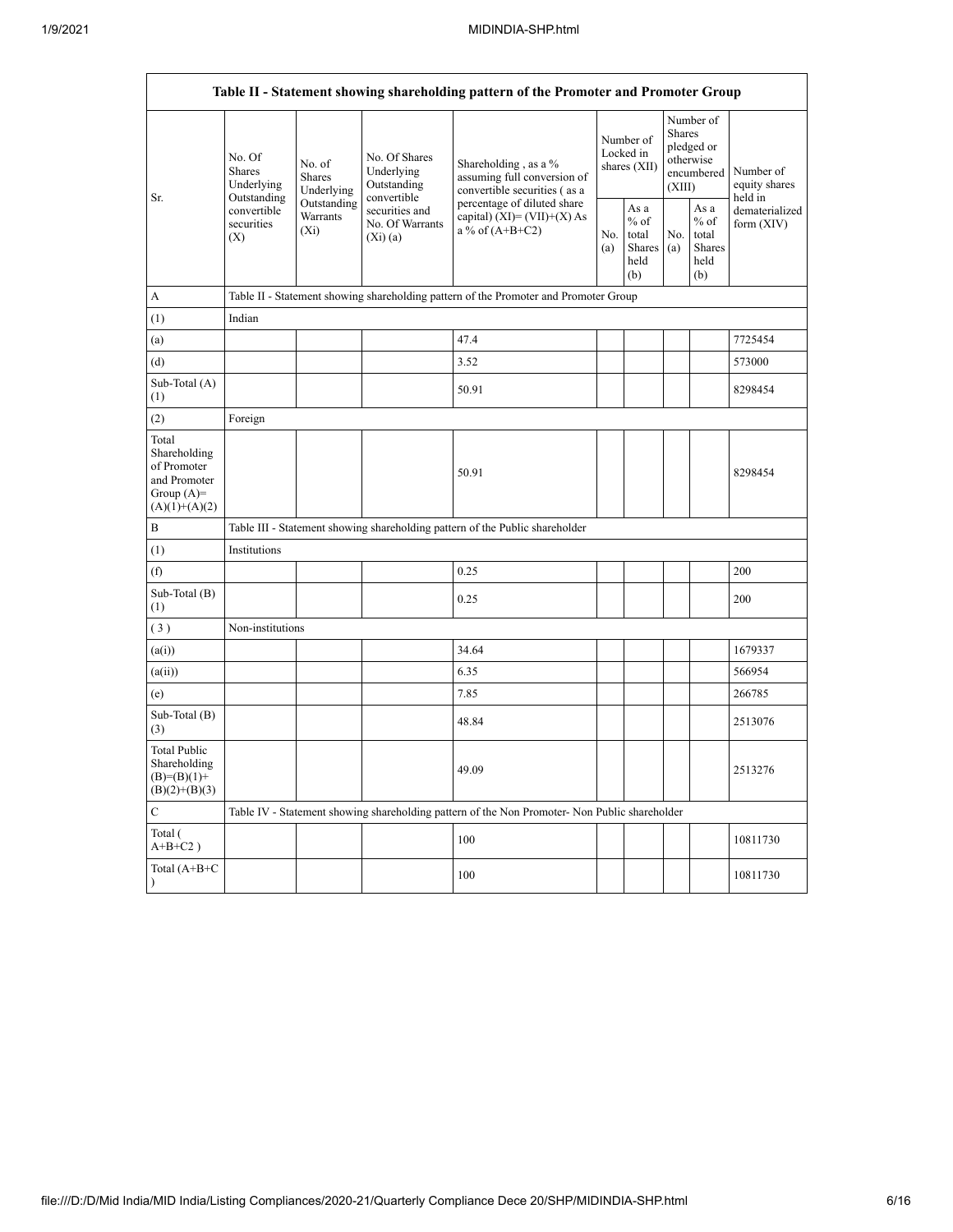| Individuals/Hindu undivided Family                                                                                                                                                             |                                                               |                             |                                                      |                                     |                                   |                           |                                                   |  |  |  |
|------------------------------------------------------------------------------------------------------------------------------------------------------------------------------------------------|---------------------------------------------------------------|-----------------------------|------------------------------------------------------|-------------------------------------|-----------------------------------|---------------------------|---------------------------------------------------|--|--|--|
| Searial No.                                                                                                                                                                                    | $\mathbf{1}$                                                  | $\overline{c}$              | 3                                                    | $\overline{4}$                      | 5                                 | 6                         | $\tau$                                            |  |  |  |
| Name of the<br>Shareholders<br>(I)                                                                                                                                                             | <b>RANCHOD</b><br>PRASHAD<br>LAXMINARAYAN<br><b>HUF</b>       | PRADEEP<br><b>GANEDIWAL</b> | <b>RANCHHOD</b><br><b>PRASAD</b><br><b>GANEDIWAL</b> | <b>PRADYUMN</b><br><b>GANEDIWAL</b> | <b>INDIRA</b><br><b>GANEDIWAL</b> | PRITI<br><b>GANEDIWAL</b> | <b>SUSHILA</b><br><b>DEVI</b><br><b>GANEDIWAL</b> |  |  |  |
| PAN (II)                                                                                                                                                                                       | AADHR2968B                                                    | ADYPG5554A                  | ADYPG5552G                                           | ADZPG5967A                          | AHEPG1089L                        | AEPPG8597R                | ADYPG5553H                                        |  |  |  |
| No. of fully<br>paid up equity<br>shares held<br>(IV)                                                                                                                                          | 3757300                                                       | 1795000                     | 906126                                               | 789130                              | 300000                            | 95000                     | 50000                                             |  |  |  |
| No. Of Partly<br>paid-up equity<br>shares held (V)                                                                                                                                             |                                                               |                             |                                                      |                                     |                                   |                           |                                                   |  |  |  |
| No. Of shares<br>underlying<br>Depository<br>Receipts (VI)                                                                                                                                     |                                                               |                             |                                                      |                                     |                                   |                           |                                                   |  |  |  |
| Total nos.<br>shares held<br>$(VII) = (IV) +$<br>$(V)$ + $(VI)$                                                                                                                                | 3757300                                                       | 1795000                     | 906126                                               | 789130                              | 300000                            | 95000                     | 50000                                             |  |  |  |
| Shareholding<br>as a % of total<br>no. of shares<br>(calculated as<br>per SCRR,<br>1957) (VIII) As<br>a % of<br>$(A+B+C2)$                                                                     | 23.05                                                         | 11.01                       | 5.56                                                 | 4.84                                | 1.84                              | 0.58                      | 0.31                                              |  |  |  |
|                                                                                                                                                                                                | Number of Voting Rights held in each class of securities (IX) |                             |                                                      |                                     |                                   |                           |                                                   |  |  |  |
| Class eg: $X$                                                                                                                                                                                  | 3757300                                                       | 1795000                     | 906126                                               | 789130                              | 300000                            | 95000                     | 50000                                             |  |  |  |
| Class eg:y                                                                                                                                                                                     |                                                               |                             |                                                      |                                     |                                   |                           |                                                   |  |  |  |
| Total                                                                                                                                                                                          | 3757300                                                       | 1795000                     | 906126                                               | 789130                              | 300000                            | 95000                     | 50000                                             |  |  |  |
| Total as a % of<br><b>Total Voting</b><br>rights                                                                                                                                               | 23.05                                                         | 11.01                       | 5.56                                                 | 4.84                                | 1.84                              | 0.58                      | 0.31                                              |  |  |  |
| No. Of Shares<br>Underlying<br>Outstanding<br>convertible<br>securities $(X)$                                                                                                                  |                                                               |                             |                                                      |                                     |                                   |                           |                                                   |  |  |  |
| No. of Shares<br>Underlying<br>Outstanding<br>Warrants (Xi)                                                                                                                                    |                                                               |                             |                                                      |                                     |                                   |                           |                                                   |  |  |  |
| No. Of Shares<br>Underlying<br>Outstanding<br>convertible<br>securities and<br>No. Of<br>Warrants (Xi)<br>(a)                                                                                  |                                                               |                             |                                                      |                                     |                                   |                           |                                                   |  |  |  |
| Shareholding,<br>as a %<br>assuming full<br>conversion of<br>convertible<br>securities (as a<br>percentage of<br>diluted share<br>capital) (XI)=<br>$(VII)+(Xi)(a)$<br>As a % of<br>$(A+B+C2)$ | 23.05                                                         | 11.01                       | 5.56                                                 | 4.84                                | 1.84                              | 0.58                      | 0.31                                              |  |  |  |
|                                                                                                                                                                                                | Number of Locked in shares (XII)                              |                             |                                                      |                                     |                                   |                           |                                                   |  |  |  |
| No. (a)                                                                                                                                                                                        |                                                               |                             |                                                      |                                     |                                   |                           |                                                   |  |  |  |
| As a % of total<br>Shares held (b)                                                                                                                                                             |                                                               |                             |                                                      |                                     |                                   |                           |                                                   |  |  |  |
|                                                                                                                                                                                                | Number of Shares pledged or otherwise encumbered (XIII)       |                             |                                                      |                                     |                                   |                           |                                                   |  |  |  |
| No. (a)                                                                                                                                                                                        |                                                               |                             |                                                      |                                     |                                   |                           |                                                   |  |  |  |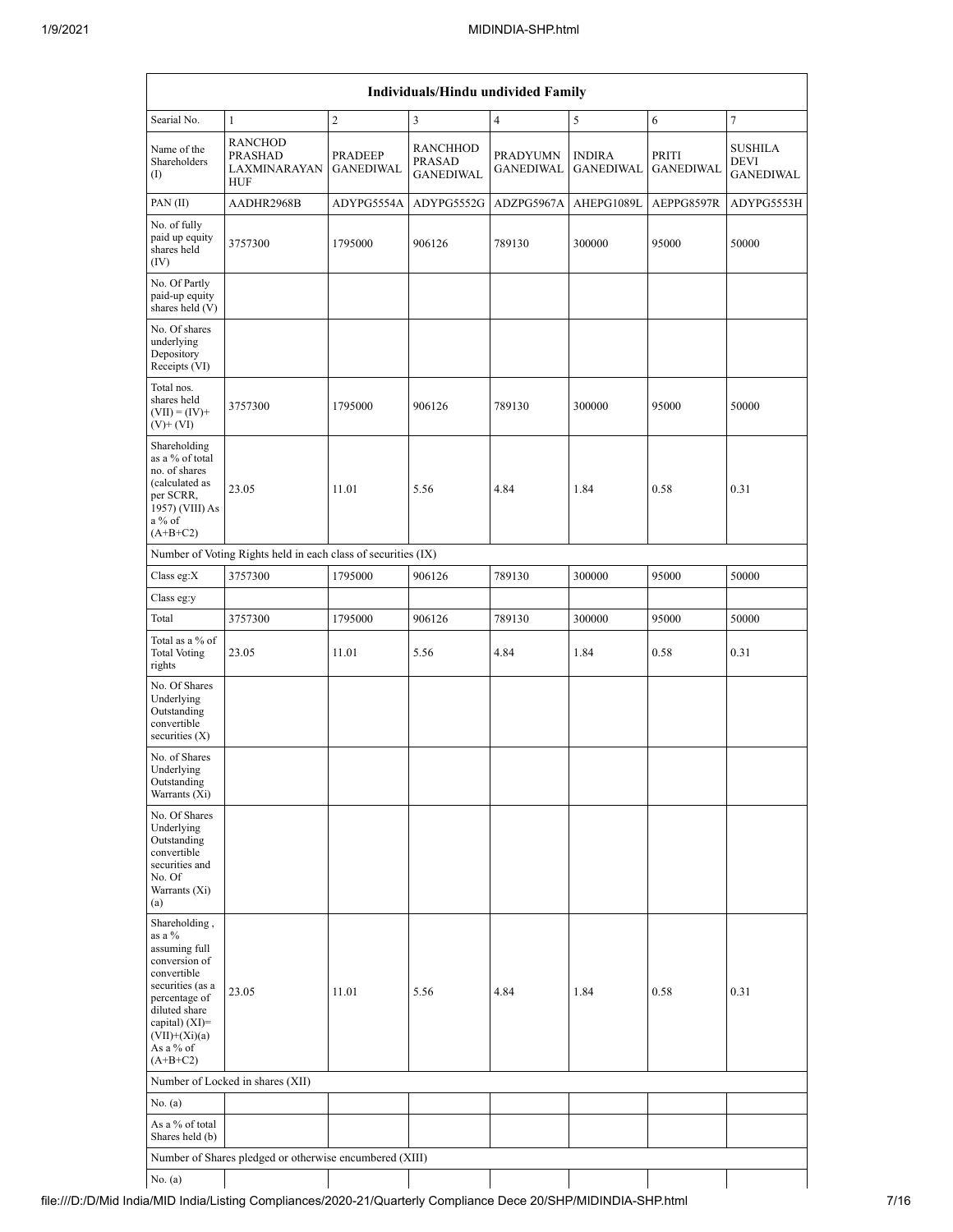## 1/9/2021 MIDINDIA-SHP.html

| As a % of total<br>Shares held (b)                                      |                              |          |          |          |                   |                   |                   |  |  |  |
|-------------------------------------------------------------------------|------------------------------|----------|----------|----------|-------------------|-------------------|-------------------|--|--|--|
| Number of<br>equity shares<br>held in<br>dematerialized<br>form $(XIV)$ | 3757300                      | 1795000  | 906126   | 789130   | 300000            | 95000             | 50000             |  |  |  |
|                                                                         | Reason for not providing PAN |          |          |          |                   |                   |                   |  |  |  |
| Reason for not<br>providing PAN                                         |                              |          |          |          |                   |                   |                   |  |  |  |
| Shareholder<br>type                                                     | Promoter Group               | Promoter | Promoter | Promoter | Promoter<br>Group | Promoter<br>Group | Promoter<br>Group |  |  |  |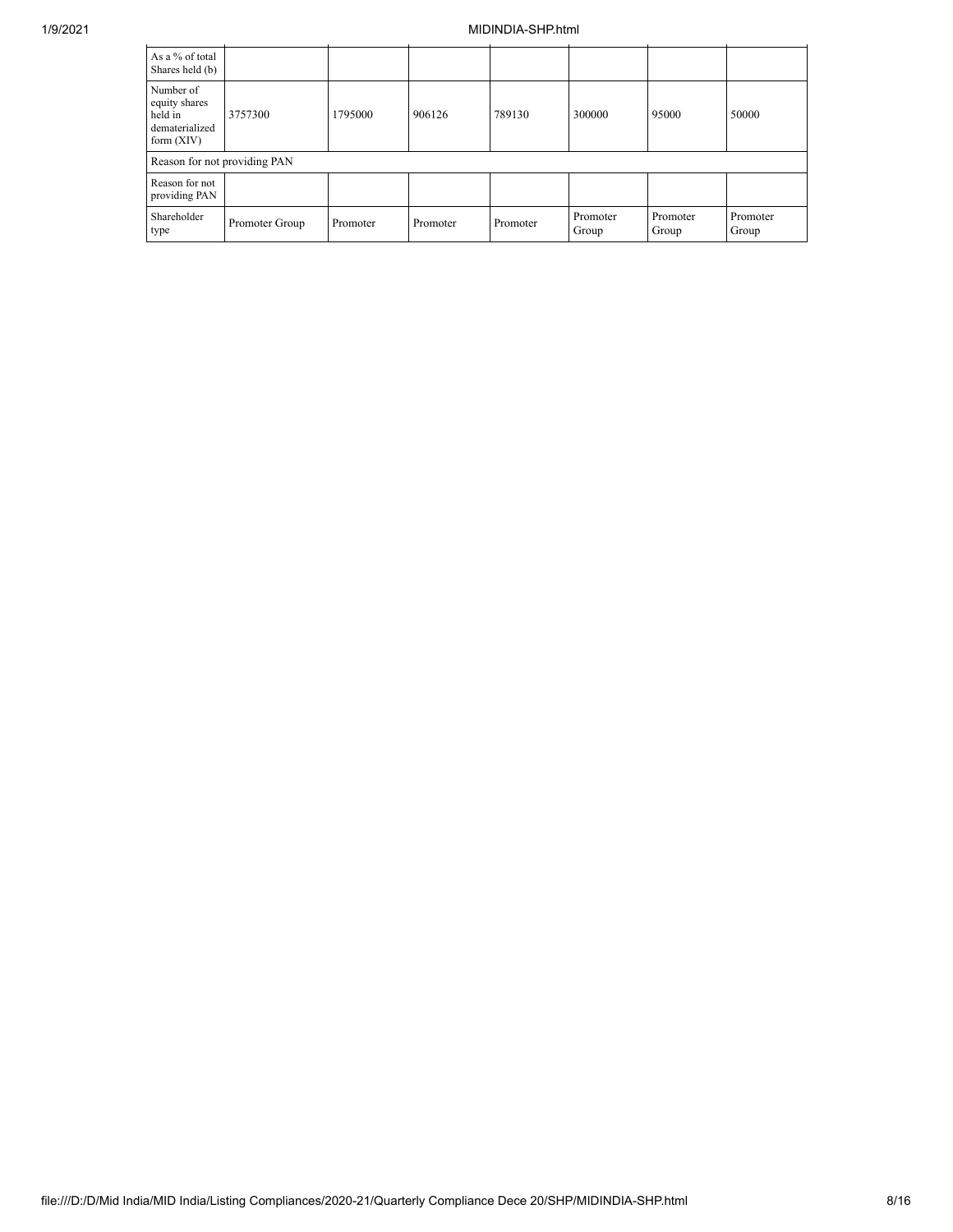| Individuals/Hindu undivided Family                                                                                   |                                 |                                                               |                               |                        |                                            |                          |  |  |  |  |
|----------------------------------------------------------------------------------------------------------------------|---------------------------------|---------------------------------------------------------------|-------------------------------|------------------------|--------------------------------------------|--------------------------|--|--|--|--|
| Searial No.                                                                                                          | $\,8\,$                         | 9                                                             | 10                            | 11                     | 12                                         |                          |  |  |  |  |
| Name of the<br>Shareholders (I)                                                                                      | <b>NIRMAL</b><br><b>AGARWAL</b> | <b>KANTA BAI</b><br>AGRAWAL                                   | <b>KRISHNA DAS</b><br>AGRAWAL | <b>RITU</b><br>AGRAWAL | <b>SHANKAR PRASAD</b><br><b>MANSINGHKA</b> | Click here to<br>go back |  |  |  |  |
| PAN (II)                                                                                                             | ACZPA5279Q                      | ACZPA5280F                                                    | ACRPA3453E                    | AAMPA0956B             | AAUPM4249F                                 | Total                    |  |  |  |  |
| No. of fully paid<br>up equity shares<br>held $(IV)$                                                                 | 10600                           | 10000                                                         | 7898                          | 4400                   | $\boldsymbol{0}$                           | 7725454                  |  |  |  |  |
| No. Of Partly paid-<br>up equity shares<br>held $(V)$                                                                |                                 |                                                               |                               |                        |                                            |                          |  |  |  |  |
| No. Of shares<br>underlying<br>Depository<br>Receipts (VI)                                                           |                                 |                                                               |                               |                        |                                            |                          |  |  |  |  |
| Total nos. shares<br>held $(VII) = (IV) +$<br>$(V)$ + $(VI)$                                                         | 10600                           | 10000                                                         | 7898                          | 4400                   | $\boldsymbol{0}$                           | 7725454                  |  |  |  |  |
| Shareholding as a<br>% of total no. of<br>shares (calculated<br>as per SCRR,<br>1957) (VIII) As a<br>% of $(A+B+C2)$ | 0.07                            | 0.06                                                          | 0.05                          | 0.03                   | $\boldsymbol{0}$                           | 47.4                     |  |  |  |  |
|                                                                                                                      |                                 | Number of Voting Rights held in each class of securities (IX) |                               |                        |                                            |                          |  |  |  |  |
| Class eg:X                                                                                                           | 10600                           | 10000                                                         | 7898                          | 4400                   | $\boldsymbol{0}$                           | 7725454                  |  |  |  |  |
| Class eg:y                                                                                                           |                                 |                                                               |                               |                        |                                            |                          |  |  |  |  |
| Total                                                                                                                | 10600                           | 10000                                                         | 7898                          | 4400                   | $\boldsymbol{0}$                           | 7725454                  |  |  |  |  |
| Total as a % of<br>Total Voting rights                                                                               | 0.07                            | 0.06                                                          | 0.05                          | 0.03                   | $\boldsymbol{0}$                           | 47.4                     |  |  |  |  |
| No. Of Shares<br>Underlying<br>Outstanding<br>convertible<br>securities $(X)$                                        |                                 |                                                               |                               |                        |                                            |                          |  |  |  |  |
| No. of Shares<br>Underlying<br>Outstanding<br>Warrants (Xi)                                                          |                                 |                                                               |                               |                        |                                            |                          |  |  |  |  |
| No. Of Shares<br>Underlying<br>Outstanding<br>convertible<br>securities and No.<br>Of Warrants (Xi)<br>(a)           |                                 |                                                               |                               |                        |                                            |                          |  |  |  |  |
| Shareholding, as a<br>% assuming full<br>conversion of<br>convertible<br>securities (as a<br>percentage of           | 0.07                            | 0.06                                                          | 0.05                          | 0.03                   | $\boldsymbol{0}$                           | 47.4                     |  |  |  |  |
| diluted share<br>capital) $(XI)=$<br>$(VII)+(Xi)(a) As a$<br>% of $(A+B+C2)$                                         |                                 |                                                               |                               |                        |                                            |                          |  |  |  |  |
| Number of Locked in shares (XII)                                                                                     |                                 |                                                               |                               |                        |                                            |                          |  |  |  |  |
| No. (a)                                                                                                              |                                 |                                                               |                               |                        |                                            |                          |  |  |  |  |
| As a % of total<br>Shares held (b)                                                                                   |                                 |                                                               |                               |                        |                                            |                          |  |  |  |  |
|                                                                                                                      |                                 | Number of Shares pledged or otherwise encumbered (XIII)       |                               |                        |                                            |                          |  |  |  |  |
| No. (a)                                                                                                              |                                 |                                                               |                               |                        |                                            |                          |  |  |  |  |
| As a % of total<br>Shares held (b)                                                                                   |                                 |                                                               |                               |                        |                                            |                          |  |  |  |  |
| Number of equity<br>shares held in<br>dematerialized<br>form $(XIV)$                                                 | 10600                           | 10000                                                         | 7898                          | 4400                   | $\boldsymbol{0}$                           | 7725454                  |  |  |  |  |
| Reason for not providing PAN                                                                                         |                                 |                                                               |                               |                        |                                            |                          |  |  |  |  |
|                                                                                                                      |                                 |                                                               |                               |                        |                                            |                          |  |  |  |  |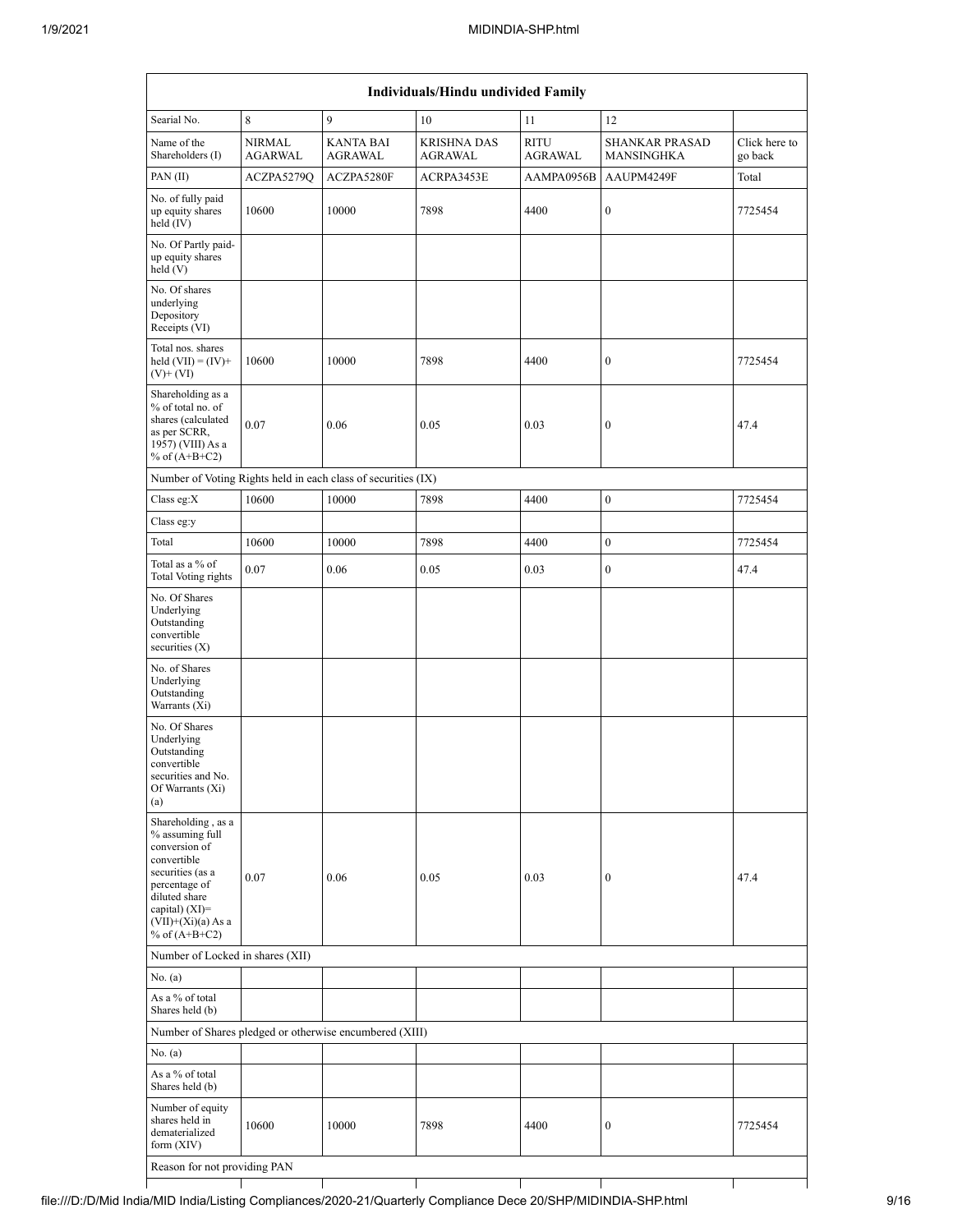## 1/9/2021 MIDINDIA-SHP.html

| Reason for not<br>providing PAN |                   |                |                |                   |                |  |
|---------------------------------|-------------------|----------------|----------------|-------------------|----------------|--|
| Shareholder type                | Promoter<br>Group | Promoter Group | Promoter Group | Promoter<br>Group | Promoter Group |  |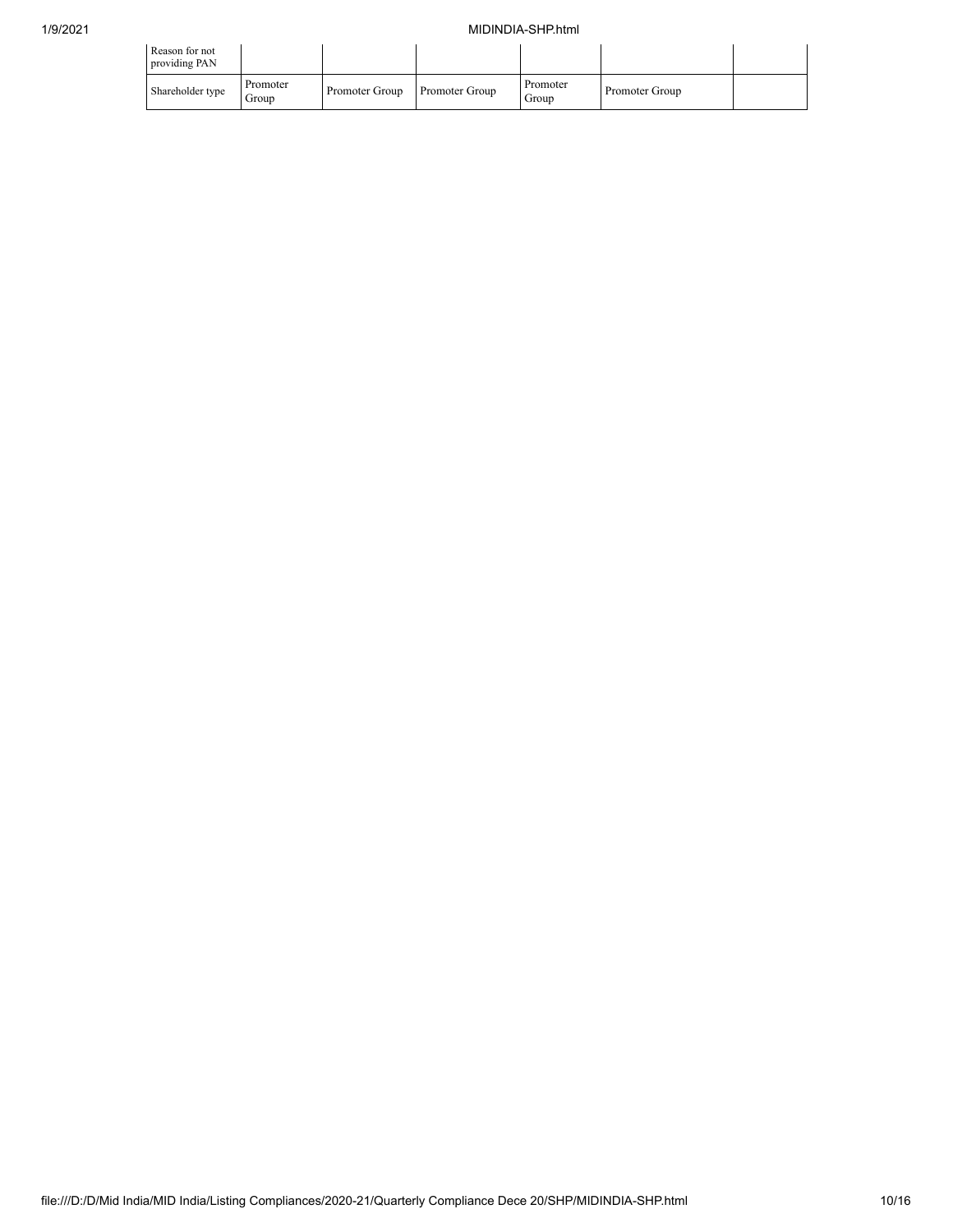| Any Other (specify)                                                                                                                                                                  |                                                               |                                           |                          |  |  |  |  |  |  |  |
|--------------------------------------------------------------------------------------------------------------------------------------------------------------------------------------|---------------------------------------------------------------|-------------------------------------------|--------------------------|--|--|--|--|--|--|--|
| Searial No.                                                                                                                                                                          | $\mathbf{1}$                                                  | $\overline{c}$                            |                          |  |  |  |  |  |  |  |
| Category                                                                                                                                                                             | <b>Bodies Corporate</b>                                       | <b>Bodies Corporate</b>                   | Click here to go<br>back |  |  |  |  |  |  |  |
| Name of the<br>Shareholders (I)                                                                                                                                                      | GANEDIWAL FINANCE AND LEASING PRIVATE<br><b>LIMITED</b>       | MID INDIA INTERNATIONAL<br><b>LIMITED</b> |                          |  |  |  |  |  |  |  |
| PAN(II)                                                                                                                                                                              | AAACG5936E                                                    | AABCM9849D                                | Total                    |  |  |  |  |  |  |  |
| No. of the<br>Shareholders (I)                                                                                                                                                       | $\mathbf{1}$                                                  | $\boldsymbol{0}$                          | $\mathbf{1}$             |  |  |  |  |  |  |  |
| No. of fully paid<br>up equity shares<br>$held$ (IV)                                                                                                                                 | 573000                                                        | $\boldsymbol{0}$                          | 573000                   |  |  |  |  |  |  |  |
| No. Of Partly paid-<br>up equity shares<br>held(V)                                                                                                                                   |                                                               |                                           |                          |  |  |  |  |  |  |  |
| No. Of shares<br>underlying<br>Depository<br>Receipts (VI)                                                                                                                           |                                                               |                                           |                          |  |  |  |  |  |  |  |
| Total nos. shares<br>held $(VII) = (IV) +$<br>$(V)$ + $(VI)$                                                                                                                         | 573000                                                        | $\boldsymbol{0}$                          | 573000                   |  |  |  |  |  |  |  |
| Shareholding as a<br>% of total no. of<br>shares (calculated<br>as per SCRR,<br>1957) (VIII) As a<br>% of $(A+B+C2)$                                                                 | 3.52                                                          | $\boldsymbol{0}$                          | 3.52                     |  |  |  |  |  |  |  |
|                                                                                                                                                                                      | Number of Voting Rights held in each class of securities (IX) |                                           |                          |  |  |  |  |  |  |  |
| Class eg: X                                                                                                                                                                          | 573000                                                        | $\boldsymbol{0}$                          | 573000                   |  |  |  |  |  |  |  |
| Class eg:y                                                                                                                                                                           |                                                               |                                           |                          |  |  |  |  |  |  |  |
| Total                                                                                                                                                                                | 573000                                                        | $\boldsymbol{0}$                          | 573000                   |  |  |  |  |  |  |  |
| Total as a % of<br>Total Voting rights                                                                                                                                               | 3.52                                                          | $\boldsymbol{0}$                          | 3.52                     |  |  |  |  |  |  |  |
| No. Of Shares<br>Underlying<br>Outstanding<br>convertible<br>securities $(X)$                                                                                                        |                                                               |                                           |                          |  |  |  |  |  |  |  |
| No. of Shares<br>Underlying<br>Outstanding<br>Warrants (Xi)                                                                                                                          |                                                               |                                           |                          |  |  |  |  |  |  |  |
| No. Of Shares<br>Underlying<br>Outstanding<br>convertible<br>securities and No.<br>Of Warrants (Xi)<br>(a)                                                                           |                                                               |                                           |                          |  |  |  |  |  |  |  |
| Shareholding, as a<br>% assuming full<br>conversion of<br>convertible<br>securities (as a<br>percentage of<br>diluted share<br>capital) (XI)=<br>$(VII)+(X)$ As a %<br>of $(A+B+C2)$ | 3.52                                                          | $\boldsymbol{0}$                          | 3.52                     |  |  |  |  |  |  |  |
|                                                                                                                                                                                      | Number of Locked in shares (XII)                              |                                           |                          |  |  |  |  |  |  |  |
| No. (a)                                                                                                                                                                              |                                                               |                                           |                          |  |  |  |  |  |  |  |
| As a % of total<br>Shares held (b)                                                                                                                                                   |                                                               |                                           |                          |  |  |  |  |  |  |  |
|                                                                                                                                                                                      | Number of Shares pledged or otherwise encumbered (XIII)       |                                           |                          |  |  |  |  |  |  |  |
| No. (a)                                                                                                                                                                              |                                                               |                                           |                          |  |  |  |  |  |  |  |
| As a % of total<br>Shares held (b)                                                                                                                                                   |                                                               |                                           |                          |  |  |  |  |  |  |  |
|                                                                                                                                                                                      |                                                               |                                           |                          |  |  |  |  |  |  |  |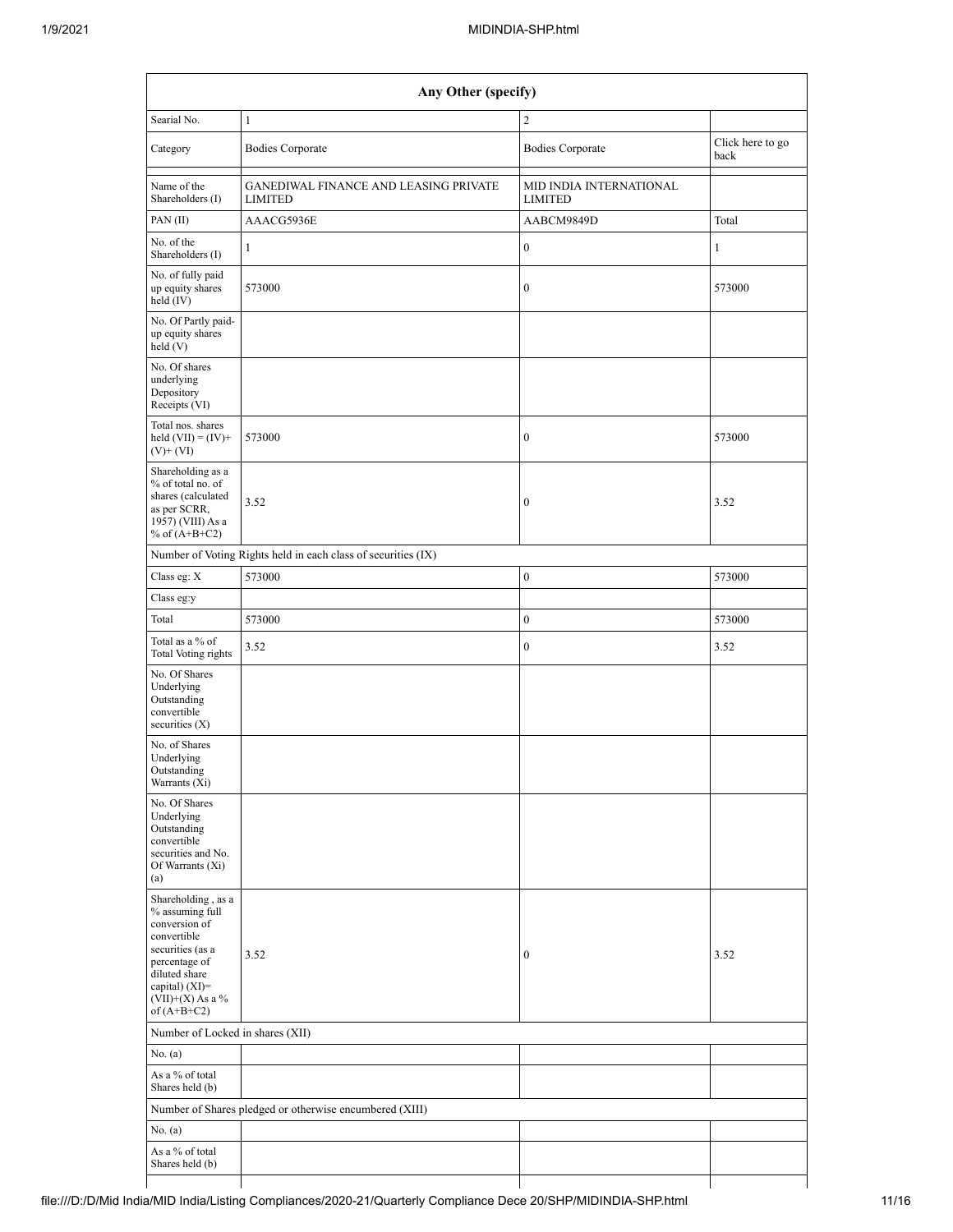## 1/9/2021 MIDINDIA-SHP.html

| Number of equity<br>shares held in<br>dematerialized<br>form $(XIV)$ | 573000                       | 0              | 573000 |  |  |  |  |  |  |
|----------------------------------------------------------------------|------------------------------|----------------|--------|--|--|--|--|--|--|
|                                                                      | Reason for not providing PAN |                |        |  |  |  |  |  |  |
| Reason for not<br>providing PAN                                      |                              |                |        |  |  |  |  |  |  |
| Shareholder type                                                     | Promoter Group               | Promoter Group |        |  |  |  |  |  |  |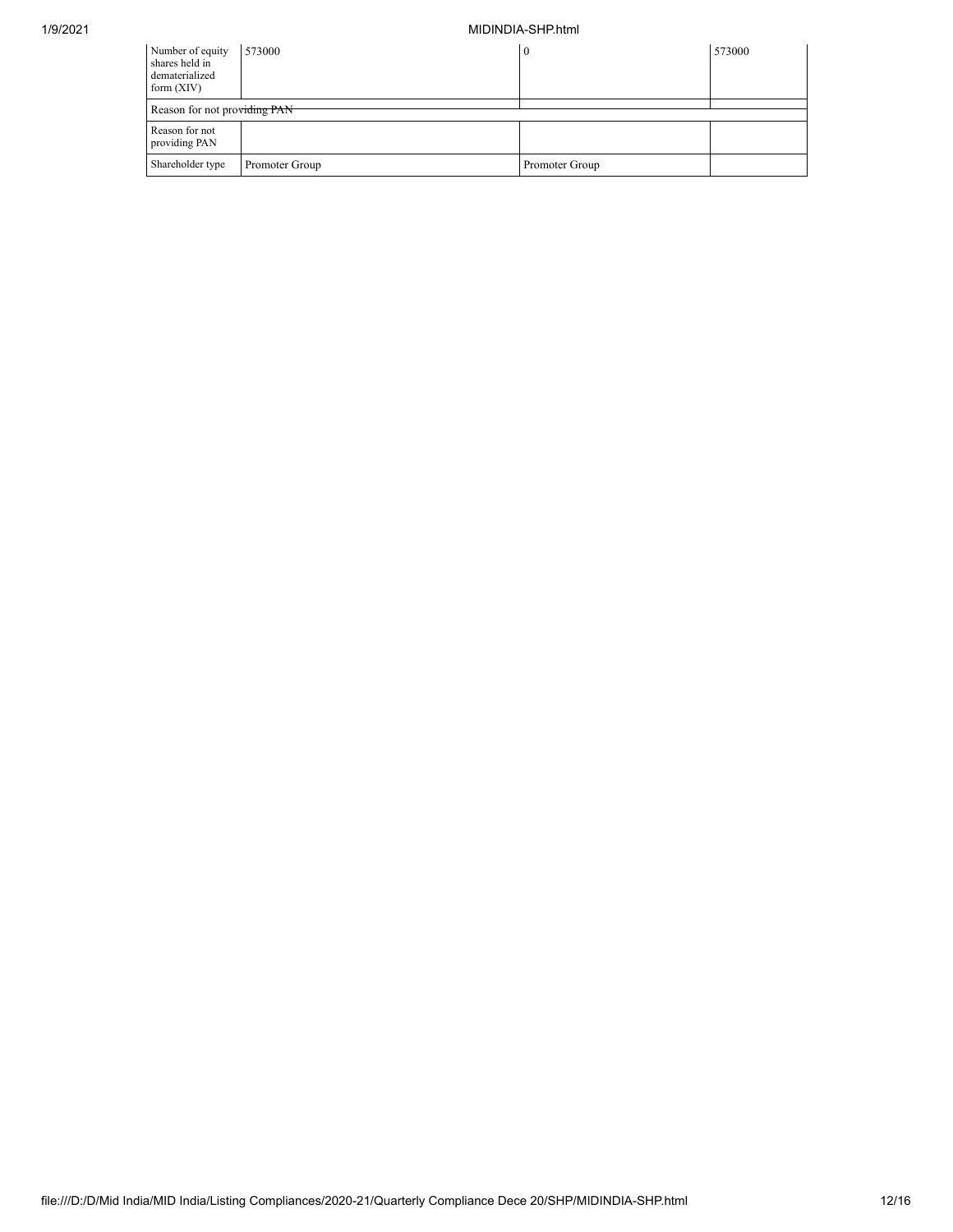| Individuals - ii. Individual shareholders holding nominal share capital in excess of Rs. 2 lakhs.                                                                                      |                                                               |                       |  |  |  |  |  |  |  |
|----------------------------------------------------------------------------------------------------------------------------------------------------------------------------------------|---------------------------------------------------------------|-----------------------|--|--|--|--|--|--|--|
| Searial No.                                                                                                                                                                            | $\mathbf{1}$                                                  |                       |  |  |  |  |  |  |  |
| Name of the<br>Shareholders (I)                                                                                                                                                        | GIRDHARI SAGARMAL BIYANI                                      | Click here to go back |  |  |  |  |  |  |  |
| PAN (II)                                                                                                                                                                               | AADPB5632N                                                    | Total                 |  |  |  |  |  |  |  |
| No. of fully paid<br>up equity shares<br>held $(IV)$                                                                                                                                   | 239300                                                        | 239300                |  |  |  |  |  |  |  |
| No. Of Partly paid-<br>up equity shares<br>held (V)                                                                                                                                    |                                                               |                       |  |  |  |  |  |  |  |
| No. Of shares<br>underlying<br>Depository<br>Receipts (VI)                                                                                                                             |                                                               |                       |  |  |  |  |  |  |  |
| Total nos. shares<br>held $(VII) = (IV) +$<br>$(V)$ + $(VI)$                                                                                                                           | 239300                                                        | 239300                |  |  |  |  |  |  |  |
| Shareholding as a<br>% of total no. of<br>shares (calculated<br>as per SCRR,<br>1957) (VIII) As a<br>% of $(A+B+C2)$                                                                   | 1.47                                                          | 1.47                  |  |  |  |  |  |  |  |
|                                                                                                                                                                                        | Number of Voting Rights held in each class of securities (IX) |                       |  |  |  |  |  |  |  |
| Class eg: $\mathbf X$                                                                                                                                                                  | 239300                                                        | 239300                |  |  |  |  |  |  |  |
| Class eg:y                                                                                                                                                                             |                                                               |                       |  |  |  |  |  |  |  |
| Total                                                                                                                                                                                  | 239300                                                        | 239300                |  |  |  |  |  |  |  |
| Total as a % of<br><b>Total Voting rights</b>                                                                                                                                          | 1.47                                                          | 1.47                  |  |  |  |  |  |  |  |
| No. Of Shares<br>Underlying<br>Outstanding<br>convertible<br>securities $(X)$                                                                                                          |                                                               |                       |  |  |  |  |  |  |  |
| No. of Shares<br>Underlying<br>Outstanding<br>Warrants (Xi)                                                                                                                            |                                                               |                       |  |  |  |  |  |  |  |
| No. Of Shares<br>Underlying<br>Outstanding<br>convertible<br>securities and No.<br>Of Warrants (Xi)<br>(a)                                                                             |                                                               |                       |  |  |  |  |  |  |  |
| Shareholding, as a<br>% assuming full<br>conversion of<br>convertible<br>securities (as a<br>percentage of<br>diluted share<br>capital) $(XI)=$<br>$(VII)+(X)$ As a %<br>of $(A+B+C2)$ | 1.47                                                          | 1.47                  |  |  |  |  |  |  |  |
| Number of Locked in shares (XII)                                                                                                                                                       |                                                               |                       |  |  |  |  |  |  |  |
| No. (a)                                                                                                                                                                                |                                                               |                       |  |  |  |  |  |  |  |
| As a % of total<br>Shares held (b)                                                                                                                                                     |                                                               |                       |  |  |  |  |  |  |  |
| Number of equity<br>shares held in<br>dematerialized<br>form $(XIV)$                                                                                                                   | 170500                                                        | 170500                |  |  |  |  |  |  |  |
| Reason for not providing PAN                                                                                                                                                           |                                                               |                       |  |  |  |  |  |  |  |
| Reason for not<br>providing PAN                                                                                                                                                        |                                                               |                       |  |  |  |  |  |  |  |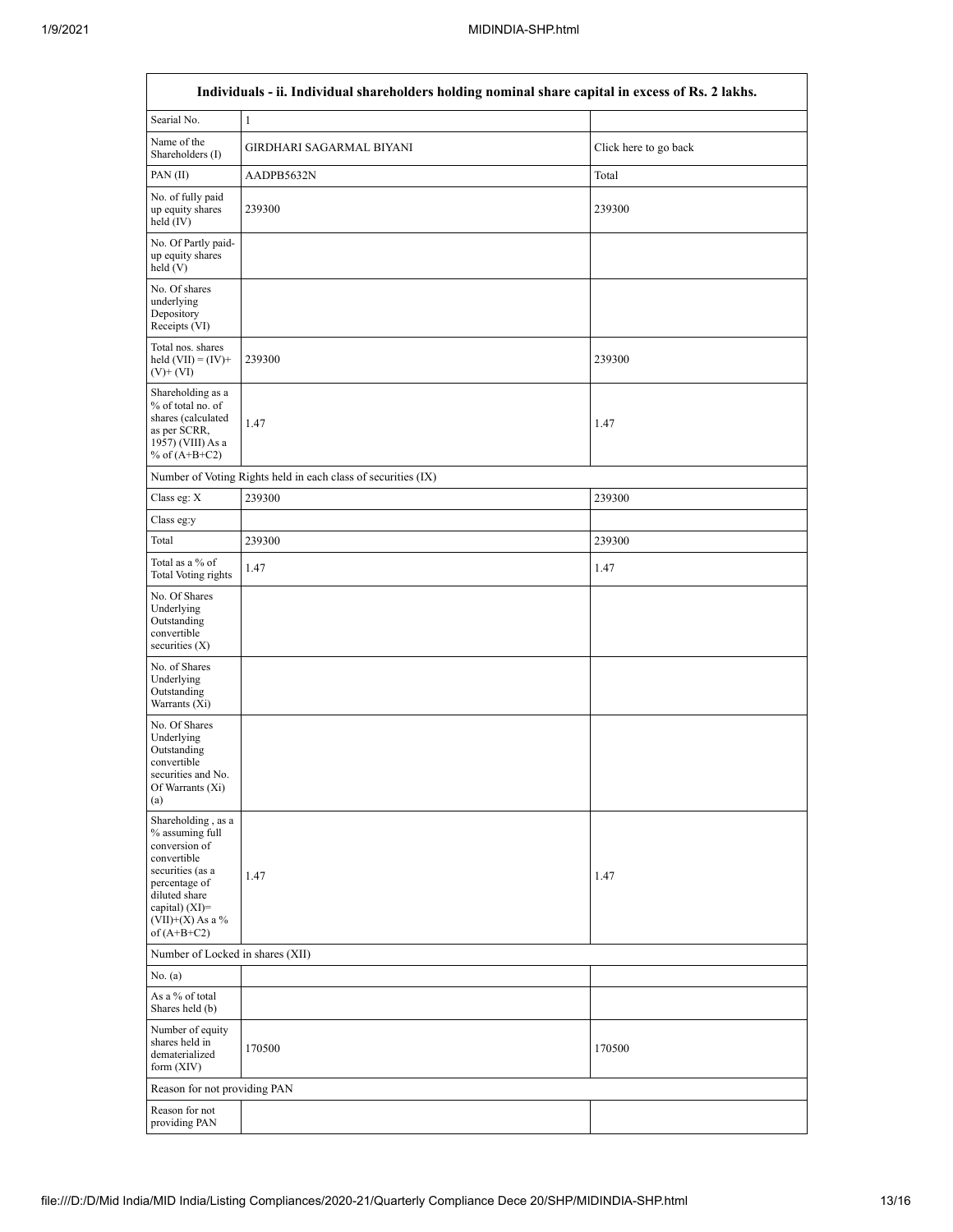| Any Other (specify)                                                                                                                                                                    |                            |                                                               |                                     |                     |                       |  |  |  |  |
|----------------------------------------------------------------------------------------------------------------------------------------------------------------------------------------|----------------------------|---------------------------------------------------------------|-------------------------------------|---------------------|-----------------------|--|--|--|--|
| Searial No.<br>$\mathbf{1}$                                                                                                                                                            |                            | $\overline{2}$                                                | $\overline{\mathbf{3}}$             | $\overline{4}$      |                       |  |  |  |  |
| Category                                                                                                                                                                               | <b>Bodies</b><br>Corporate | Non-Resident Indian<br>(NRI)                                  | Overseas Corporate<br><b>Bodies</b> | Clearing<br>Members |                       |  |  |  |  |
| Category / More<br>than 1 percentage                                                                                                                                                   | Category                   | Category                                                      | Category                            | Category            |                       |  |  |  |  |
| Name of the<br>Shareholders (I)                                                                                                                                                        |                            |                                                               |                                     |                     | Click here to go back |  |  |  |  |
| PAN (II)                                                                                                                                                                               |                            |                                                               |                                     |                     | Total                 |  |  |  |  |
| No. of the<br>Shareholders (I)                                                                                                                                                         | 80                         | 957                                                           | $\mathbf{1}$                        | 1                   | 1039                  |  |  |  |  |
| No. of fully paid<br>up equity shares<br>held $(IV)$                                                                                                                                   | 661526                     | 616689                                                        | 500                                 | 970                 | 1279685               |  |  |  |  |
| No. Of Partly paid-<br>up equity shares<br>held(V)                                                                                                                                     |                            |                                                               |                                     |                     |                       |  |  |  |  |
| No. Of shares<br>underlying<br>Depository<br>Receipts (VI)                                                                                                                             |                            |                                                               |                                     |                     |                       |  |  |  |  |
| Total nos. shares<br>held $(VII) = (IV) +$<br>$(V)$ + $(VI)$                                                                                                                           | 661526                     | 616689                                                        | 500                                 | 970                 | 1279685               |  |  |  |  |
| Shareholding as a<br>% of total no. of<br>shares (calculated<br>as per SCRR,<br>1957) (VIII) As a<br>% of $(A+B+C2)$                                                                   | 4.06                       | 3.78                                                          | $\boldsymbol{0}$<br>0.01            |                     | 7.85                  |  |  |  |  |
|                                                                                                                                                                                        |                            | Number of Voting Rights held in each class of securities (IX) |                                     |                     |                       |  |  |  |  |
| Class eg: X                                                                                                                                                                            | 661526                     | 616689                                                        | 500                                 | 970                 | 1279685               |  |  |  |  |
| Class eg:y                                                                                                                                                                             |                            |                                                               |                                     |                     |                       |  |  |  |  |
| Total                                                                                                                                                                                  | 661526                     | 616689                                                        | 500                                 | 970                 | 1279685               |  |  |  |  |
| Total as a % of<br>Total Voting rights                                                                                                                                                 | 4.06                       | 3.78                                                          | $\boldsymbol{0}$                    | 0.01                | 7.85                  |  |  |  |  |
| No. Of Shares<br>Underlying<br>Outstanding<br>convertible<br>securities $(X)$                                                                                                          |                            |                                                               |                                     |                     |                       |  |  |  |  |
| No. of Shares<br>Underlying<br>Outstanding<br>Warrants (Xi)                                                                                                                            |                            |                                                               |                                     |                     |                       |  |  |  |  |
| No. Of Shares<br>Underlying<br>Outstanding<br>convertible<br>securities and No.<br>Of Warrants (Xi)<br>(a)                                                                             |                            |                                                               |                                     |                     |                       |  |  |  |  |
| Shareholding, as a<br>% assuming full<br>conversion of<br>convertible<br>securities (as a<br>percentage of<br>diluted share<br>capital) $(XI)=$<br>$(VII)+(X)$ As a %<br>of $(A+B+C2)$ | 4.06                       | 3.78                                                          | $\boldsymbol{0}$                    | 0.01                | 7.85                  |  |  |  |  |
| Number of Locked in shares (XII)                                                                                                                                                       |                            |                                                               |                                     |                     |                       |  |  |  |  |
| No. $(a)$                                                                                                                                                                              |                            |                                                               |                                     |                     |                       |  |  |  |  |
| As a % of total<br>Shares held (b)                                                                                                                                                     |                            |                                                               |                                     |                     |                       |  |  |  |  |
| Number of equity<br>shares held in<br>dematerialized<br>form (XIV)                                                                                                                     | 232926                     | 32889                                                         | $\boldsymbol{0}$                    | 970                 | 266785                |  |  |  |  |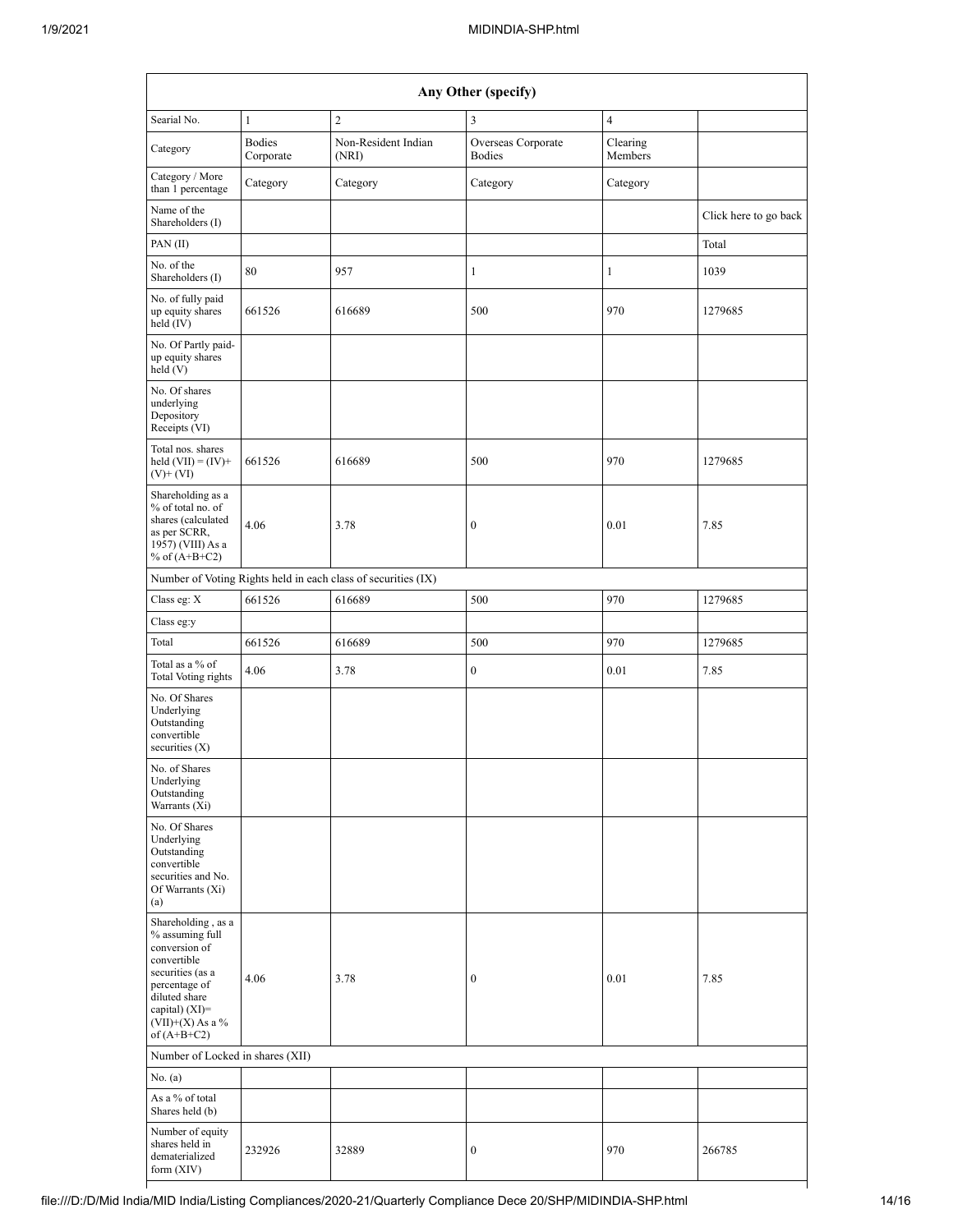$\ddot{\phantom{a}}$ 

| Reason for not providing PAN    |  |  |  |  |  |  |  |  |  |
|---------------------------------|--|--|--|--|--|--|--|--|--|
| Reason for not<br>providing PAN |  |  |  |  |  |  |  |  |  |